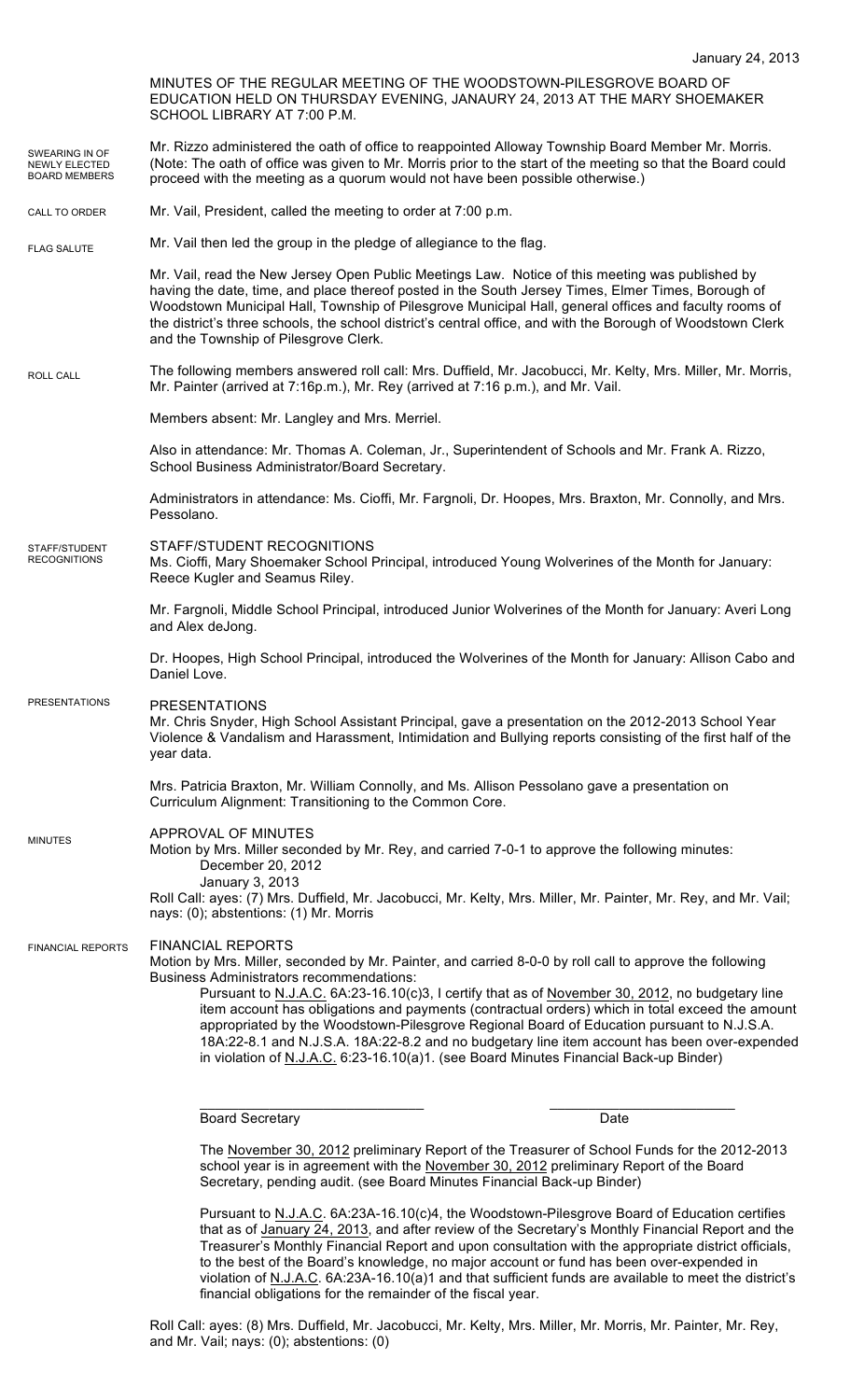Motion by Mrs. Miller, seconded by Mr. Jacobucci, and carried 8-0 to approve the transfer of funds as previously approved by the Superintendent pursuant to 18A:22-8.1 for the month of November 2012. (see Board Minutes Financial Back-up Binder)

Motion by Mr. Kelty, seconded by Mrs. Miller, and carried 8-0-0 by roll call to approve EFT's for November 2012, additional hand check payments for November 2012, and payment list for the month of January 2013. (see Board Minutes Financial Back-up Binder) Roll Call: ayes: (8) Mrs. Duffield, Mr. Jacobucci, Mr. Kelty, Mrs. Miller, Mr. Morris, Mr. Painter, Mr. Rey, and Mr. Vail; nays: (0); abstentions: (0)

Motion by Mr. Painter, seconded by Mr. Kelty, and carried 8-0 to accept the following reports: (see Board Minutes Financial Back-up Binder):

Student Activities Account and Athletic Account for the month of December 2012 Scholarships for the month of December 2012 Odyssey of the Mind for the month of December 2012 Cafeteria report for the month November 2012

Motion by Mrs. Miller, seconded by Mr. Kelty, and carried 7-0 (voting not applicable to sending district representatives) to accept the Woodstown Community School report for the month of December 2012. (see Board Minutes Financial Back-up Binder)

AUDIENCE PARTICIPATION Mr. Stan Leathers congratulated the Board in their successful referendum. **AUDIENCE** PARTICIPATION

EDUCATIONAL

PROGRAMS **COMMITTEE**  EDUCATIONAL PROGRAMS COMMITTEE

The Board reviewed the January 17, 2013 Educational Programs Committee Report submitted by Committee Chairperson, Mrs. Miller. The following recommendations that were acted upon:

Motion by Mrs. Miller, seconded by Mr. Rey, and carried 8-0-0 by roll call to approve the following:

Revisions to the 2012-2013 school district calendar as a result of the two days that school was closed due to Hurricane Sandy. (see page \_\_\_)

Acceptance of students into the Twilight Program effective February 4 through June 30, 2013. (see page \_\_\_)

Home instruction approvals as follows:

Local ID #152836/NJSMART #6753267505 –administrative. Local ID #141771/NJSMART #1803382260 –medical. Local ID #141163/NJSMART #7082807202 –medical. Local ID #132148/NJSMART #4379455897 –medical.

High School field trips. (see page \_\_\_)

Approval of the High School Harassment, Intimidation Attachment and Bullying addendum dated November 2012. (NOTE: This report was acknowledged at the December meeting, and must now be approved.)

Acknowledge receipt of the High School Harassment, Attachment Intimidation and Bullying report dated January 2013, and to provide notification letters as required to the parents/guardians advising that this information has been provided to the Board of Education.

Approval of the district's Nursing Services Plan.

Roll Call: ayes: (8) Mrs. Duffield, Mr. Jacobucci, Mr. Kelty, Mrs. Miller, Mr. Morris, Mr. Painter, Mr. Rey, and Mr. Vail; nays: (0); abstentions: (0)

Motion by Mrs. Miller, seconded by Mr. Jacobucci, and carried 7-0 (voting not applicable to sending district representatives) to approve the following:

Home instruction approval as follows: Local ID #171124/NJSMART #8640124408 –medical.

Middle School and Shoemaker School field trips. (see page \_\_\_)

Approval of the Middle School Harassment, Intimidation and Bullying report dated December 2012. (NOTE: This report was acknowledged at the December meeting, and must now be approved.)

Acknowledge receipt of the Middle School Harassment, Intimidation and Bullying report dated January 2013, and to provide notification letters as required to the parents/guardians advising that this information has been provided to the Board of Education.

Roll Call: ayes: (7) Mrs. Duffield, Mr. Jacobucci, Mr. Kelty, Mrs. Miller, Mr. Painter, Mr. Rey, and Mr. Vail; nays: (0); abstentions: (0)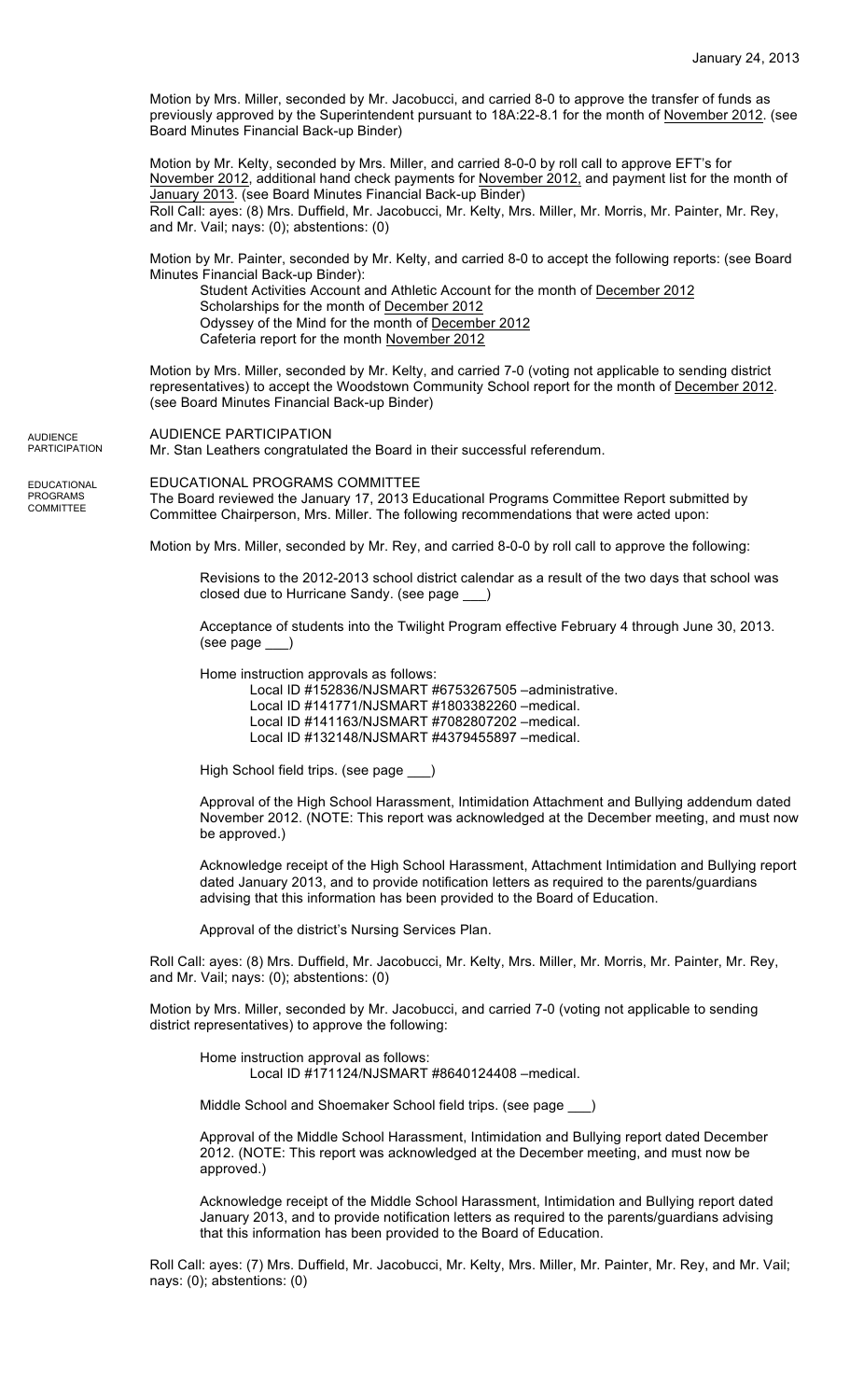POLICY COMMITTEE POLICY COMMITTEE

**PERSONNEL** COMMITTEE

The Board reviewed the January 15, 2013 Policy Committee Report submitted by Committee Chairperson Mr. Langley. The following recommendation was acted upon:

Motion by Mr. Jacobucci, seconded by Mr. Kelty, and carried 8-0-0- by roll call to adopt the following policy on second reading:

Policy # 3281 – Corporate Sponsorship in School. Roll Call: ayes: (8) Mrs. Duffield, Mr. Jacobucci, Mr. Kelty, Mrs. Miller, Mr. Morris, Mr. Painter, Mr. Rey, and Mr. Vail; nays: (0); abstentions: (0)

PERSONNEL COMMITTEE – The Board reviewed the January 17, 2013 Personnel Committee Report submitted by Committee Chairperson, Mr. Rey. The following recommendations were acted upon:

Motion by Mr. Rey, seconded by Mrs. Miller, and carried 8-0-0 by roll call to approve the following: Appointment of Twilight Program staff members effective February 4 through June 30, 2013, and compensation at the rates listed. (see page \_\_\_)

High School volunteers as listed on the attached. (see page )

Professional development requests as follows:

Tamarie Bitgood to attend "Motivating the Unmotivated: Practical Strategies for Teaching the Hard-to-Reach Student" on February 7, 2013, in Cherry Hill.

Tamarie Bitgood to attend "Reducing Recurring Behavior Problems with Difficult, Disruptive and Non-Compliant Students: Strategies that Work" on February 25, 2013, in Cherry Hill.

School Improvement Panel designees for the High School (see page\_\_\_)

Addition of the following to the 2012-2013 district substitute list effective January 25, 2013: Mary McCracken – substitute teacher.

Jennifer Roberts – substitute teacher and substitute instructional assistant. Lori Yanush – clerical substitute.

Acceptance of resignation of William Connolly, Instructional Facilitator for Language Arts/Social Studies/Humanities effective March 22, 2013, with regrets. (see page

Roll Call: ayes: (8) Mrs. Duffield, Mr. Jacobucci, Mr. Kelty, Mrs. Miller, Mr. Morris, Mr. Painter, Mr. Rey, and Mr. Vail; nays: (0); abstentions: (0)

Motion by Mr. Rey, seconded by Mrs. Miller, carried 7-0-0 by roll call (voting not applicable to sending district representatives) to approve the following:

Maternity/child-rearing leave of absence request of Destiny Leoni, Middle School science teacher, effective April 22, 2013, through the end of the 2012-2013 school year as per the attached.

Appointment of mentor. (see page \_\_

Shoemaker School volunteers. (see page \_\_\_)

Student practicum placement request from Heather Zoppina, a Wilmington University student to be placed with Christine Carpenter for 35 hours.

Approval of the following job description: Lunchroom/Playground Aide, #4118.44.

Compensation to Middle School staff members for attendance at meetings. (see page \_\_\_)

Professional development requests as follows:

Colleen Black to attend "Reducing Recurring Behavior Problems with Difficult, Disruptive and Non-Compliant Students: Strategies that Work" on February 25, 2013, in Cherry Hill.

Christine Nowmos to attend the New Jersey Music Educators Association Music Conference on February 22-23, 2013, in East Brunswick.

Amanda Abernethy to attend "Highly Effective Strategies to Help Your Struggling Students Meet the Common Core State Literacy Standards (Grades 6-12)" on February 12, 2013, in Cherry Hill.

Amanda Abernethy to attend "Practical Strategies for Implementing the Rigorous Common Core State Standards for English/Language Arts (Grades 6-12)" on May 21, 2013, in New Brunswick.

School Improvement Panel designees for the Shoemaker and Middle Schools. (see page

Roll Call: ayes: (7) Mrs. Duffield, Mr. Jacobucci, Mr. Kelty, Mrs. Miller, Mr. Painter, Mr. Rey, and Mr. Vail; nays: (0); abstentions: (0)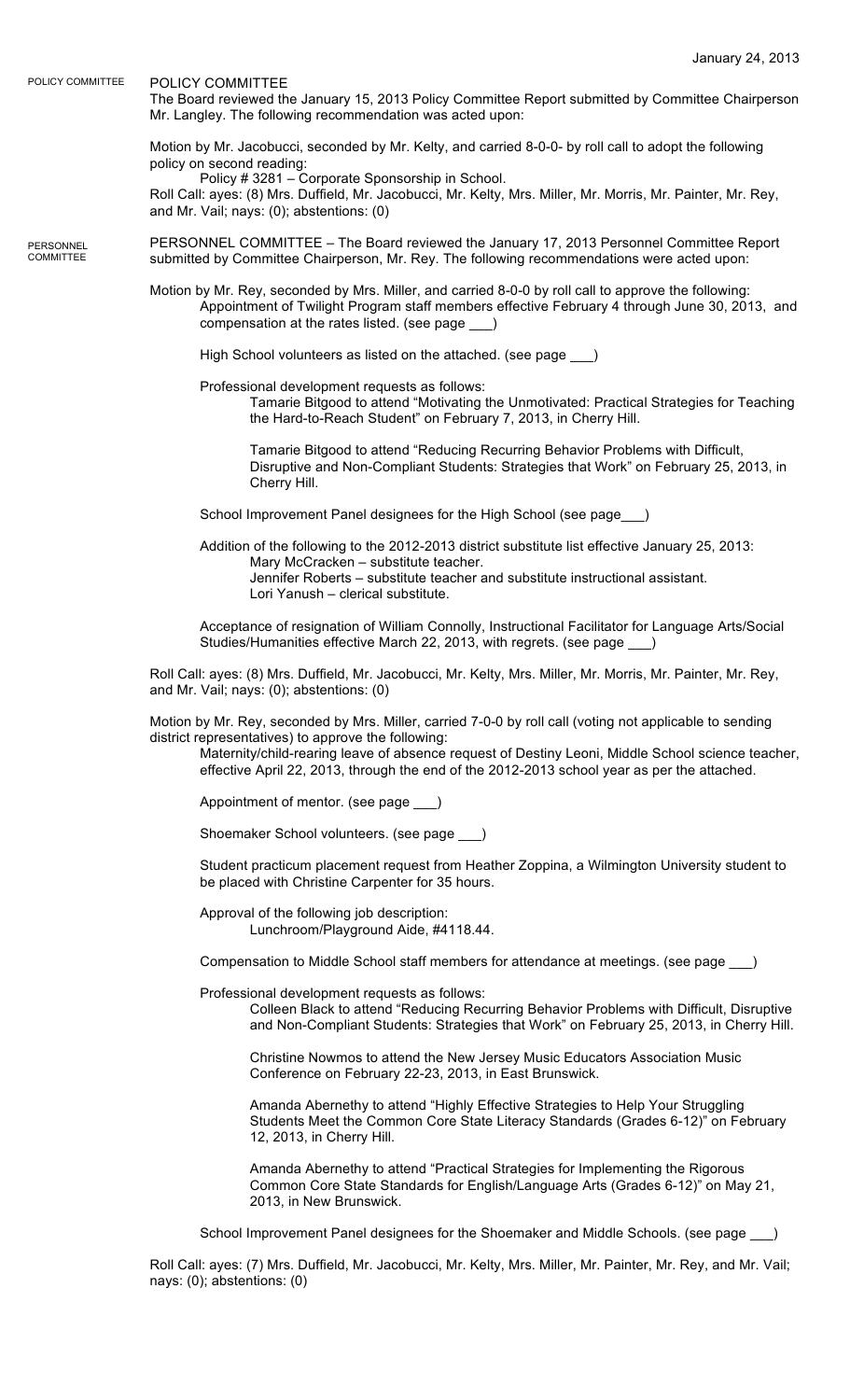FINANCE/FACILITIES / TRANSPORTATION **COMMITTEE** 

FINANCE/FACILITIES TRANSPORTATION COMMITTEE The Board reviewed the January 15, 2013 Finance /Facilities/ Transportation Committee Report submitted by Committee Chairperson, Mr. Kelty. The following recommendations that were acted upon:

Motion by Mr. Kelty, seconded by Mr. Jacobucci, and carried 8-0-0 by roll call to approve the following: Resolution for "Opposition to the Approval Process for Non-SHBP Health Insurance Plans as Proposed By N.J.A.C. 5:30-18.1 through 18.4 and N.J.A.C.6A:23A." (see page \_

Resolution for tuition rates as follows:

Whereas, the Woodstown-Pilesgrove Regional Board of Education must, by law, set the tuition rates for the 2013-2014 school year, and

Whereas, the Woodstown-Pilesgrove Regional Board of Education must, by law, use the forms devised by the Commissioner of Education for the calculation of same.

Therefore, the Woodstown-Pilesgrove Regional Board of Education adopts the tuition rates for the 2013-2014 school year as follows:

| Regular High School \$11,762.00     |  |
|-------------------------------------|--|
| Shared-Time High School  \$5,881.00 |  |
| Grades 6 - 8 \$7,810.00             |  |
| IPS & World Language \$1,200.00     |  |
| Grades 1-5 \$7,100.00               |  |
| PreK - Kindergarten \$8,100.00      |  |
| Multiply Disabled \$17,000.00       |  |
| Preschool Disabled \$15,000.00      |  |
| Resource Room \$11.20/hour and      |  |

Therefore, authorizes the Board Secretary/Business Administrator to enter into contracts with all districts for the purpose of tuition payment for the 2013-2014 school year.

Set the 2013 Extended School Year summer program tuition rate at \$2,500.00.

Donations from the Woodstown-Pilesgrove School Foundation as follows: (Note: Mr. John Hathaway presented the checks to the Board at the December, 2012 Board meeting.):

\$10,200.00 to cover grant obligations.

\$5,500.00, which completes commitment for the Sound System

Donation of a new digital piano housed in the cafeteria faculty dining room from the Choir Parents Association and the Band Boosters.

Remington & Vernick Engineers contract for the "Early Childhood Learning Center & the Addition to the High School Complex" in the amount of \$78,600.00.

Fire/Security Drills performed at the High/Middle School for the month of December 2012.

Bids to be accepted on February 20, 2013, at 3:30 p.m. for the High/Middle School re-roofing project.

Roll Call: ayes: (8) Mrs. Duffield, Mr. Jacobucci, Mr. Kelty, Mrs. Miller, Mr. Morris, Mr. Painter, Mr. Rey, and Mr. Vail; nays: (0); abstentions: (0)

Motion by Mr. Kelty, seconded by Mr. Jacobucci, and carried 5-0-2 by roll call (voting not applicable to sending district representatives) to approve the following:

Gloucester County Special Services School District 2012-2013 One-on-One Teacher Assistant Agreement for elementary school student (NJSMART#1416288941), effective December 3, 2012, through the remainder of the 2012-2013 school year in the amount of \$34,650.00, prorated to 126 days for a total cost of \$24,255.00.

Ranch Hope Strang School contract for Middle School student (NJSMART #5967119974), effective December 5, 2012, through the remainder of the 2012-2013 school year at a cost of \$38,701.80, prorated to 121 days for a total cost of \$26,016.21. (Note: The State of New Jersey will reimburse the district for this expense as this student is a ward of the State.)

Fire/Security Drills performed at the Mary S. Shoemaker School for the month of December 2012.

Quoted contract with Gloucester County Special Services School District for route Y1007 to transport one Middle School student (NJSMART #5175884585) to the Yale Program at Memorial Middle School in Medford, NJ, beginning January 14, 2013, at \$249.00 per diem, plus a 7% administrative fee, with mileage increase/decrease of \$1.50. Route will be rebid within 90 days.

Joint transportation agreement with Upper Pittsgrove School for route UPS-2 to transport one Middle School Choice student (NJSMART #5328644689) to Upper Pittsgrove School at a cost of \$883.00 for the 2012-2013 school year.

Bids to be accepted on February 20, 2013, at 3:00 p.m. for the construction of the Early Childhood Learning Center.